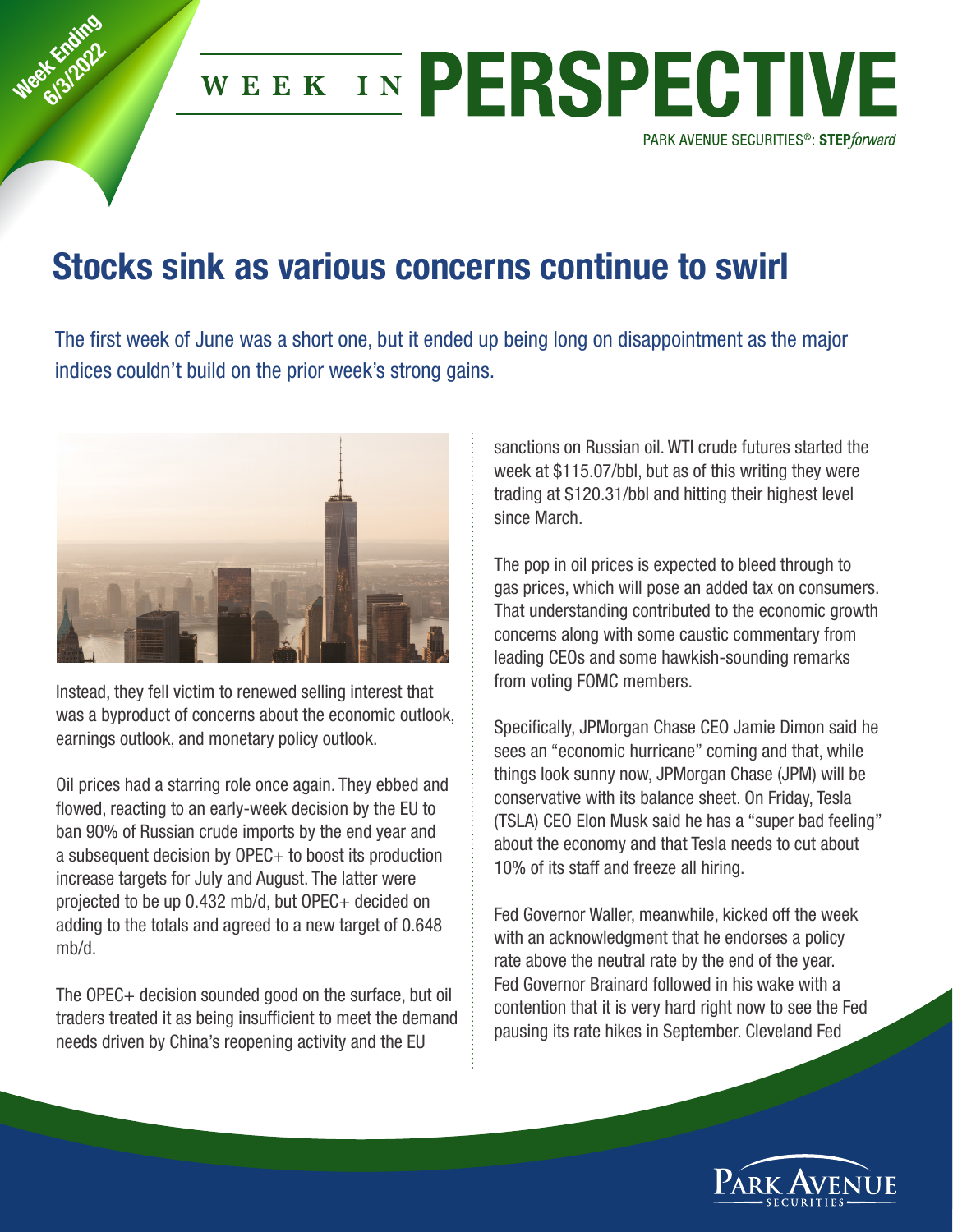President Mester echoed that sentiment on Friday. She also said that she doesn't see an "economic hurricane," but believes the risk of recession has increased.

This week's economic data didn't corroborate the recession view. In total, it painted a picture of an economy that is still doing well, but starting to feel the strains of inflation pressures and supply chain issues.

Consumer confidence was better than expected in May but still lower than April; the ISM Manufacturing Index for May was stronger-than-expected, and accelerated from April, but its employment component fell into contraction territory; the Fed's Beige Book said the majority of Fed districts indicated slight or modest growth and that retail contacts noted some softening among consumers; nonfarm payroll increases in May were larger than expected, although retail trade declined by 61,000; and the ISM Non-Manufacturing Index for May decelerated from April with a drop in business activity.

Intermixed with the economic data this week was a mixed batch of earnings news, highlighted by Salesforce, Inc. (CRM) increasing its FY23 profit outlook and Microsoft (MSFT) lowering its fiscal Q4 EPS expectations due to unfavorable foreign exchange rate movement.

The market managed to shake off Microsoft's warning on Thursday, recognizing that it wasn't an operational issue. Nevertheless, the rebound-minded bias fell by the wayside on Friday in the wake of Elon Musk's comments, the May employment report, and Morgan Stanley stating that it believes its quarterly revenue growth estimates for Apple (AAPL) are at risk because of slowing growth for the App Store.

The mega-cap stocks were relative strength leaders during the week but that position got tarnished on Friday, evidenced by a 2.6% decline in the Vanguard Mega-Cap Growth ETF (MGK) that left the MGK down 0.7% for the week.

With the exception of the energy sector, every S&P 500 sector finished Friday with a loss. For the week, the energy sector (+1.2%) was the best-performing sector followed by information technology (+0.04%), and consumer discretionary (unchanged). The weakest links were the health care (-3.1%), real estate (-2.2%), financial (-2.1%), and consumer staples (-1.7%) sectors.

Looking to the Treasury market, the 10-yr note yield ended the week up 20 basis points at 2.94% while the 2-yr note yield jumped 21 basis points to 2.67%. The U.S. Dollar Index was up 0.5% to 102.16.

- Dow Jones Industrial Average: -9.5% YTD
- S&P 400: -11.3% YTD
- S&P 500: -13.8% YTD
- Russell 2000: -16.1% YTD
- Nasdaq Composite: -23.2% YTD